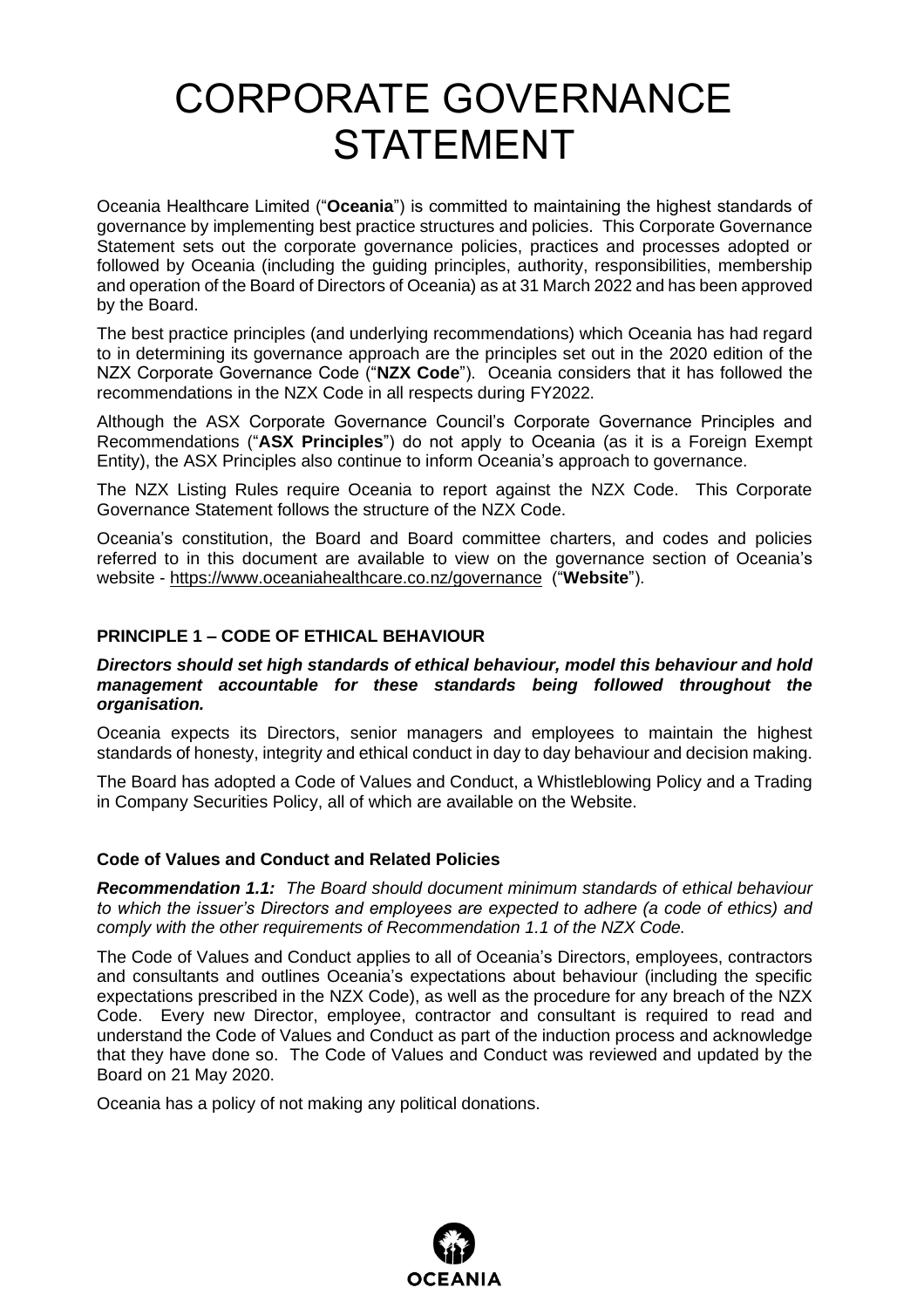# **Trading in Company Securities Policy**

*Recommendation 1.2: An issuer should have a financial product dealing policy which applies to employees and Directors.*

The Trading in Company Securities Policy sets out Oceania's requirements for all Directors and employees in relation to trading Oceania's shares. The policy incorporates trading restraints. Directors and senior managers may only trade in Oceania's shares during the 60 days after full year results and half year results are released to NZX and ASX. Directors and senior managers may not trade in shares during any other period unless the Board provides a specific exemption. The policy also provides that no Directors or employees can trade shares if they are in possession of price sensitive information that is not publicly available.

Company-wide internal training is provided to employees on the key themes of the policy and its application. The communication to staff of the commencement and conclusion of the blackout periods also provides a further reminder of the policy.

Directors and employees of Oceania are not required to hold shares or other securities in Oceania however, as at 31 March 2022, all Directors held shares in Oceania, the details of which are set out in the Annual Report.

# **PRINCIPLE 2 – BOARD COMPOSITION AND PERFORMANCE**

## *To ensure an effective Board, there should be a balance of independence, skills, knowledge, experience and perspectives.*

The Board is comprised of seven Directors with a mix of qualifications, skills and experience appropriate to Oceania's business. The Chair of the Board is elected by the Board each year. The Board schedules a minimum of nine meetings in each financial year.

Members of the Board have a diverse range of relevant skills including corporate governance, finance, risk management, property development, health and safety and clinical expertise.

Oceania publishes a skills matrix on the Website, which illustrates the relevant skills held by each member of the Board.

## **Board Charter**

*Recommendation 2.1: The Board of an issuer should operate under a written charter which sets out the roles and responsibilities of the Board. The Board Charter should clearly distinguish and disclose the respective roles and responsibilities of the Board and management.* 

The Board has adopted a formal Board Charter which sets out the respective roles, responsibilities, composition and structure of the Board and senior management, and this is available on the Website. The Board is responsible for the strategic direction of Oceania and for supervising the management of the business for the benefit of its shareholders. Responsibility for the day to day management of Oceania has been delegated to the Chief Executive Officer and the Executive Team. The Group General Manager Corporate Services provides company secretarial services to the Board. The Group General Manager Corporate Services is accountable to the Board through the Chair.

## **Nomination and Appointment of Directors**

*Recommendations 2.2 and 2.3: Every issuer should have a procedure for the nomination and appointment of Directors to the Board. An issuer should enter into written agreements with each newly appointed Director establishing the terms of their appointment.*

The Board is responsible for succession planning. The procedure for the nomination and appointment of Directors is included in the Board Charter. When considering the appointment of a new Director, the Board will consider the skills of the existing Board and any gaps and the

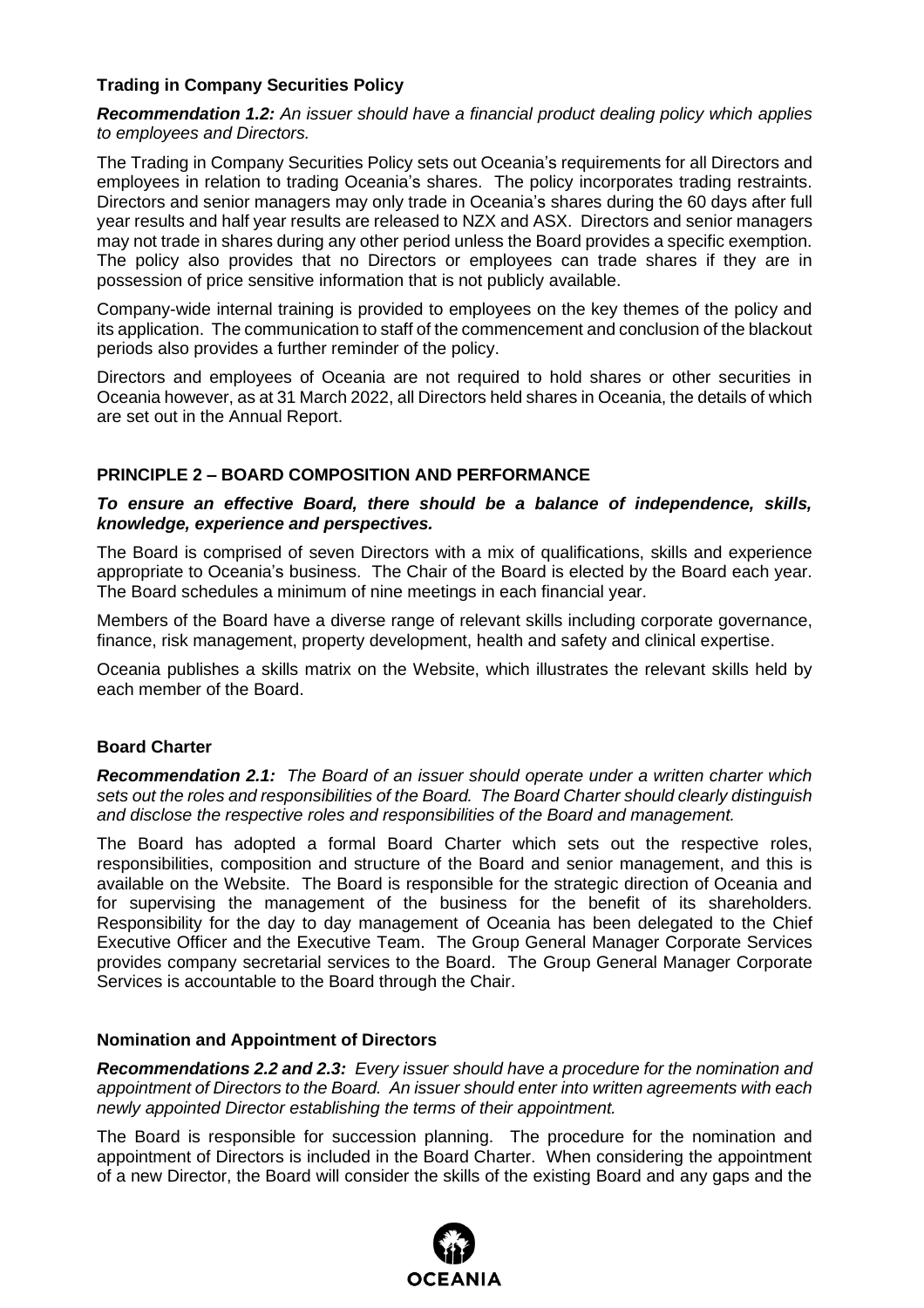Board will undertake appropriate checks as to the candidate's character and experience. Where Oceania determines that a person is an appropriate candidate, shareholders are notified of that and are provided with all material information in Oceania's possession that is relevant to their decision on whether or not to elect or re-elect a Director. All new Directors enter into a written agreement with Oceania setting out the terms of their appointment.

# **Director Particulars**

*Recommendation 2.4: Every issuer should disclose information about each Director in its Annual Report or on its website, including a profile of experience, length of service, independence and ownership interests and Director attendance at Board meetings.*

A biography of each Director, including their profile of experience and their length of service, is available on the Website in accordance with this recommendation. Details of each Director's independence and ownership interests are included in the most recent Annual Report, which is available on the Website.

|                              | <b>Board</b> | <b>Audit</b>   | People and<br><b>Culture</b> | <b>Clinical and</b><br><b>Health &amp; Safety</b> | <b>Development</b> |
|------------------------------|--------------|----------------|------------------------------|---------------------------------------------------|--------------------|
| <b>Elizabeth Coutts</b>      | 11           | 6              | 5                            | $\overline{4}$                                    | 3                  |
| Alan Isaac                   | 11           | 6              | 5                            |                                                   |                    |
| Kerry<br>Dame<br>Prendergast | 10           |                |                              | 4                                                 |                    |
| Sally Evans                  | 11           |                | 5                            | $\overline{4}$                                    |                    |
| Patrick McCawe <sup>1</sup>  | 8            | 5              |                              |                                                   |                    |
| Gregory<br>Tomlinson         | 11           |                |                              |                                                   | 3                  |
| Robert Hamilton <sup>2</sup> | 5            | $\overline{2}$ |                              |                                                   |                    |
| Peter Dufaur <sup>3</sup>    | 6            |                |                              |                                                   | 1                  |
| Total<br>Meetings<br>Held    | 11           | 6              | 5                            | 4                                                 | 3                  |

**Attendance at Board and Committee Meetings for the year ended 31 March 2022:**

- 1. Patrick McCawe resigned as a Director with effect from 16 February 2022.
- 2. Robert Hamilton was appointed as a Director on 17 September 2022. He was appointed a member of the Audit Committee on 23 September 2022.
- 3. Peter Dufaur was appointed as a Director on 17 September 2022. He was appointed a member of the Development Committee on 23 September 2022.

In addition to the scheduled Board and committee meetings described above, the Board and committees held (in aggregate) an additional 11 formal meetings in person or by way of conference calls during the year ended 31 March 2022.

Directors are invited to attend Committee meetings for Committees that they are not members of, and frequently do so.

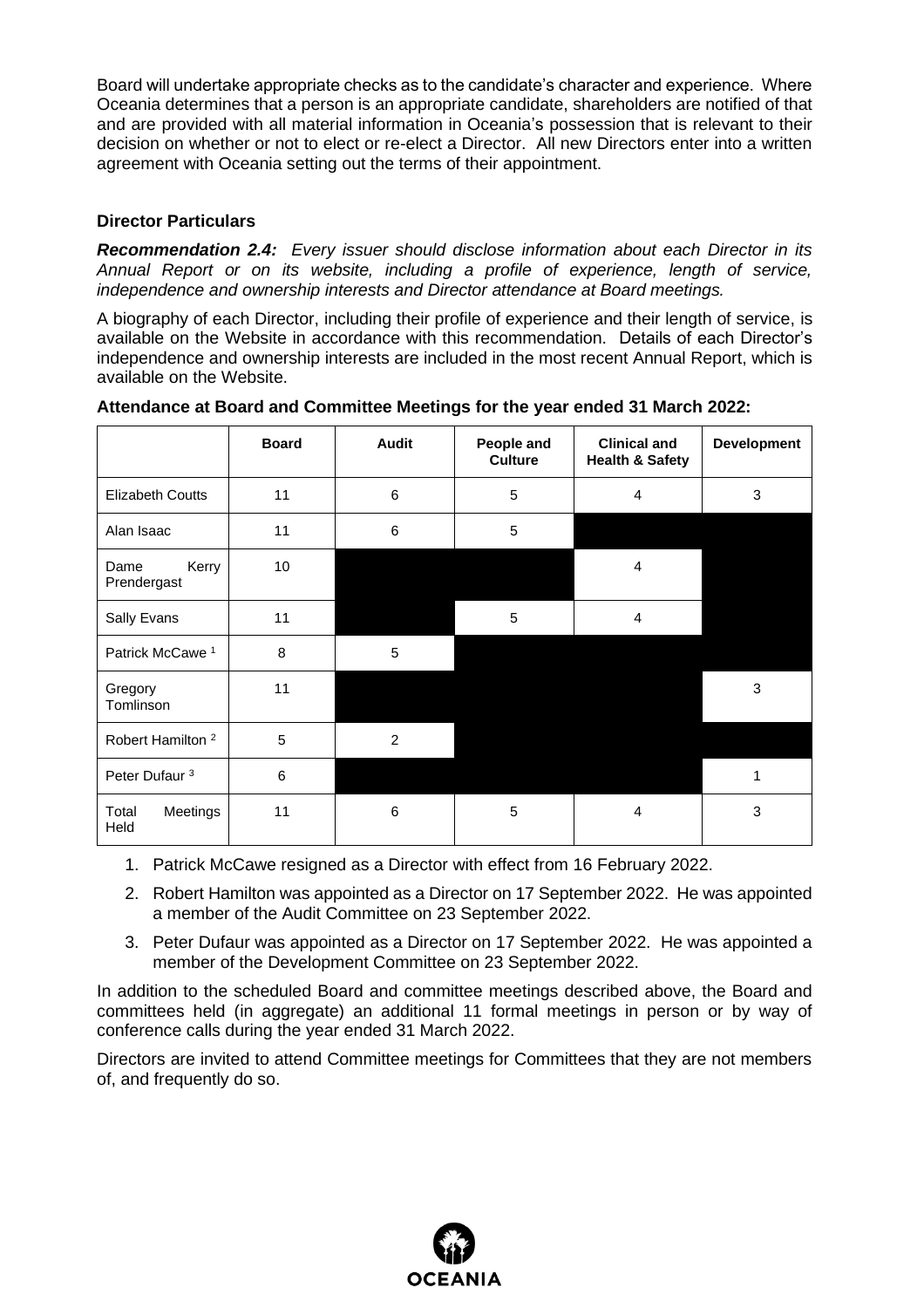# **Diversity**

*Recommendation 2.5: An issuer should have a written Diversity Policy which includes requirements for the Board or a relevant committee of the Board to set measurable objectives for achieving diversity (which, at a minimum, should address gender diversity) and to assess annually both the objectives and the entity's progress in achieving them. The issuer should disclose the policy or a summary of it.*

Oceania has a Diversity Policy which aims to ensure that Oceania has a focus on diversity throughout the organisation. This recognises that a diverse work force (including at Board and management levels) contributes to business growth and performance, helping to drive an inclusive, high performance environment.

The Diversity Policy establishes the following measurable objectives for achieving diversity:

- Facilitating and promoting equal employment opportunities at all levels including assessment of diversity of skills, experience, values, culture and gender wherever possible from the available candidates.
- Promoting a merit based environment in which employees have the opportunity to develop and perform to their full potential in alignment with Oceania's commitment to the ongoing training and wellbeing of its employees.
- Ensuring employees are treated fairly, evaluated objectively and promoted on the basis of their performance.

The Diversity Policy also sets out requirements for the Board to annually assess its progress in achieving the objectives and the objectives themselves. The Diversity Policy is available on the Website. Details of the gender breakdown of the Directors, officers and employees is set out in the most recent Annual Report, which is available on the Website.

#### **Director Training**

*Recommendation 2.6: Directors should undertake appropriate training to remain current on how to best perform their duties as Directors of an issuer.*

The Board ensures that there is appropriate training for all Directors enabling them to remain current on how to best discharge their responsibilities and keep abreast of changes and trends in economic, political, social, environmental, financial and legal climates and governance practices. The Board also ensures that new Directors are appropriately introduced to management and the business, that all Directors are acquainted with relevant industry knowledge and receive copies of all appropriate company documents to enable them to perform their role.

## **Evaluation of Performance of Directors**

*Recommendation 2.7: The Board should have a procedure to regularly assess Director, Board and committee performance.*

The Chair of the Board leads an annual performance review and evaluation of the Board as a whole, and of the Board committees, against the Board Charter including seeking Directors' views relating to Board and Board committee process, efficiency and effectiveness, for discussion by the full Board. The Chair of the Board also engages with individual Directors to evaluate and discuss performance and professional development.

#### **Director Independence**

*Recommendations 2.8 and 2.9: A majority of the Board should be Independent Directors. An issuer should have an Independent Chair of the Board. If the Chair is not Independent, the Chair and the CEO should be different people.*

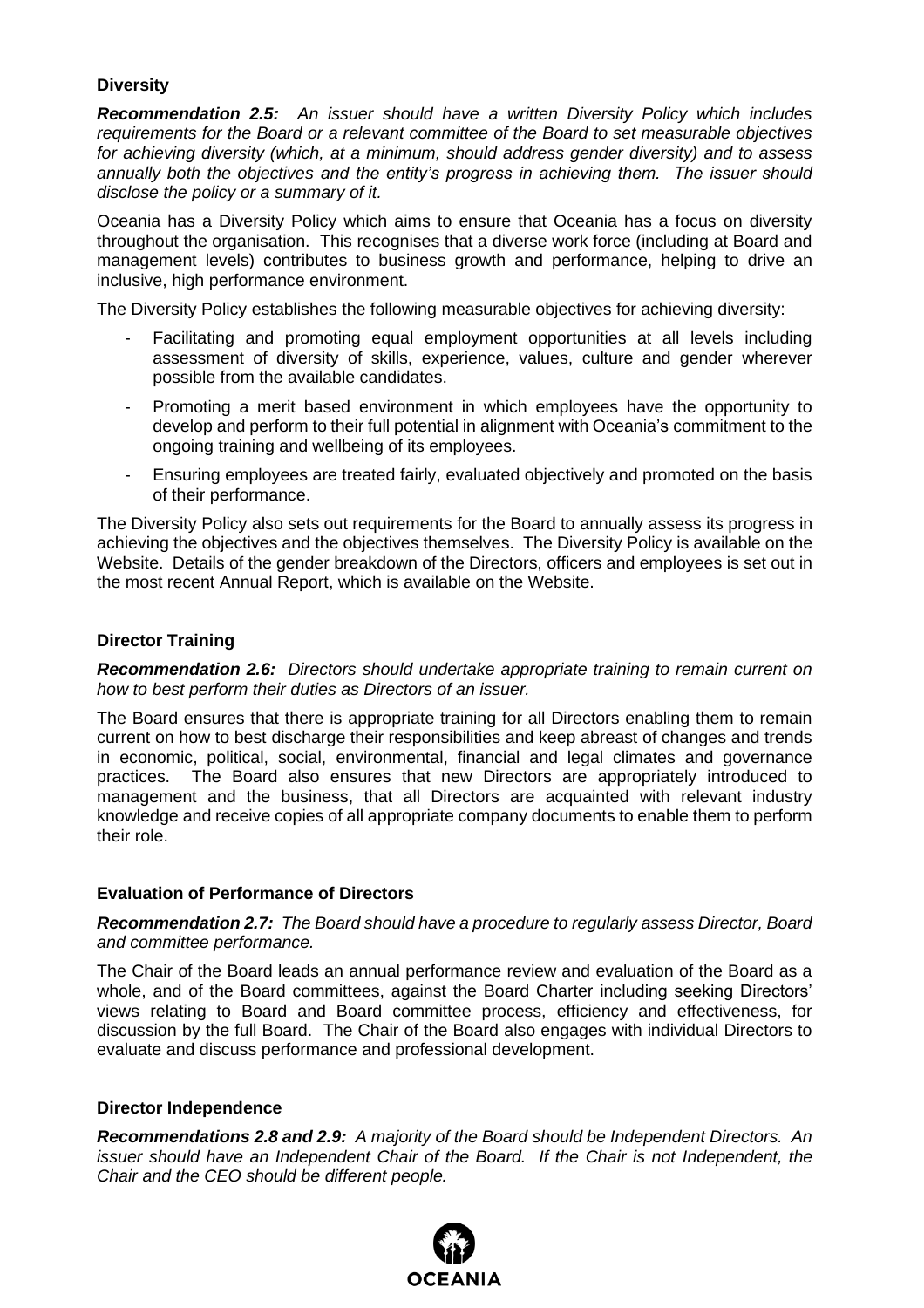The Board currently comprises seven Directors. All of the Directors are non-executive Directors. The Board has considered which of the Directors are Independent Directors for the purposes of the NZX Listing Rules and has determined that, as at 31 March 2022, all seven Directors are Independent Directors, including the Chair and the Chair of the Audit Committee.

The Board Charter requires the Board Chair to be an independent Director, and not be the same person as the Chief Executive Officer or the Chair of the Audit Committee.

## **PRINCIPLE 3 – BOARD COMMITTEES**

#### *The Board should use committees where this will enhance its effectiveness in key areas, while still retaining Board responsibility.*

The Board has four standing committees to assist in the execution of the Board's duties, being the Audit Committee, the People and Culture Committee, the Clinical and Health and Safety Committee and the Development Committee.

*Recommendation 3.5: All committees should operate under written charters. An issuer should identify the members of each of its committees, and periodically report member attendance.*

Each committee operates under a charter which is available on the Website. Committee members are appointed from members of the Board and membership is reviewed on an annual basis. The membership of each committee, and the attendance record at committee meetings, during the year ended 31 March 2022 is recorded in the table of attendance in Principle 2 above under the heading *Director Particulars*. Any recommendations made by committees are submitted to the full Board as recommendations for Board decision.

## **Audit Committee**

*Recommendation 3.1: An issuer's Audit Committee should operate under a written charter. Membership on the Audit Committee should be majority Independent and comprise solely of non-executive Directors of the issuer. The chair of the Audit Committee should be an Independent Director and not the Chair of the Board.*

As at 31 March 2022, the Audit Committee comprises Alan Isaac (Chair), Elizabeth Coutts and Rob Hamilton, all of whom are Independent Directors. The Audit Committee met six times during the year ended 31 March 2022. The Audit Committee assists the Board in providing oversight of all matters relating to financial management and controls, financial accounting, audit and the external reporting requirements of Oceania and its subsidiary companies. The Audit Committee operates under the Audit Committee Charter, which is reviewed annually.

*Recommendation 3.2: Employees should only attend Audit Committee meetings at the invitation of the Audit Committee.*

The Chief Executive Officer, Chief Financial Officer, the Group General Manager Corporate Services and the Financial Controller attend Audit Committee meetings at the invitation of the Audit Committee. Oceania's external auditor attends all meetings. The Audit Committee also meets and receives regular reports from the external auditor, without management present, concerning any matters that arise in connection with the performance of its role.

#### **People and Culture Committee**

*Recommendation 3.3: An issuer should have a remuneration committee which operates under a written charter (unless this is carried out by the whole Board). At least a majority of the remuneration committee should be Independent Directors. Management should only attend remuneration committee meetings at the invitation of the remuneration committee.*

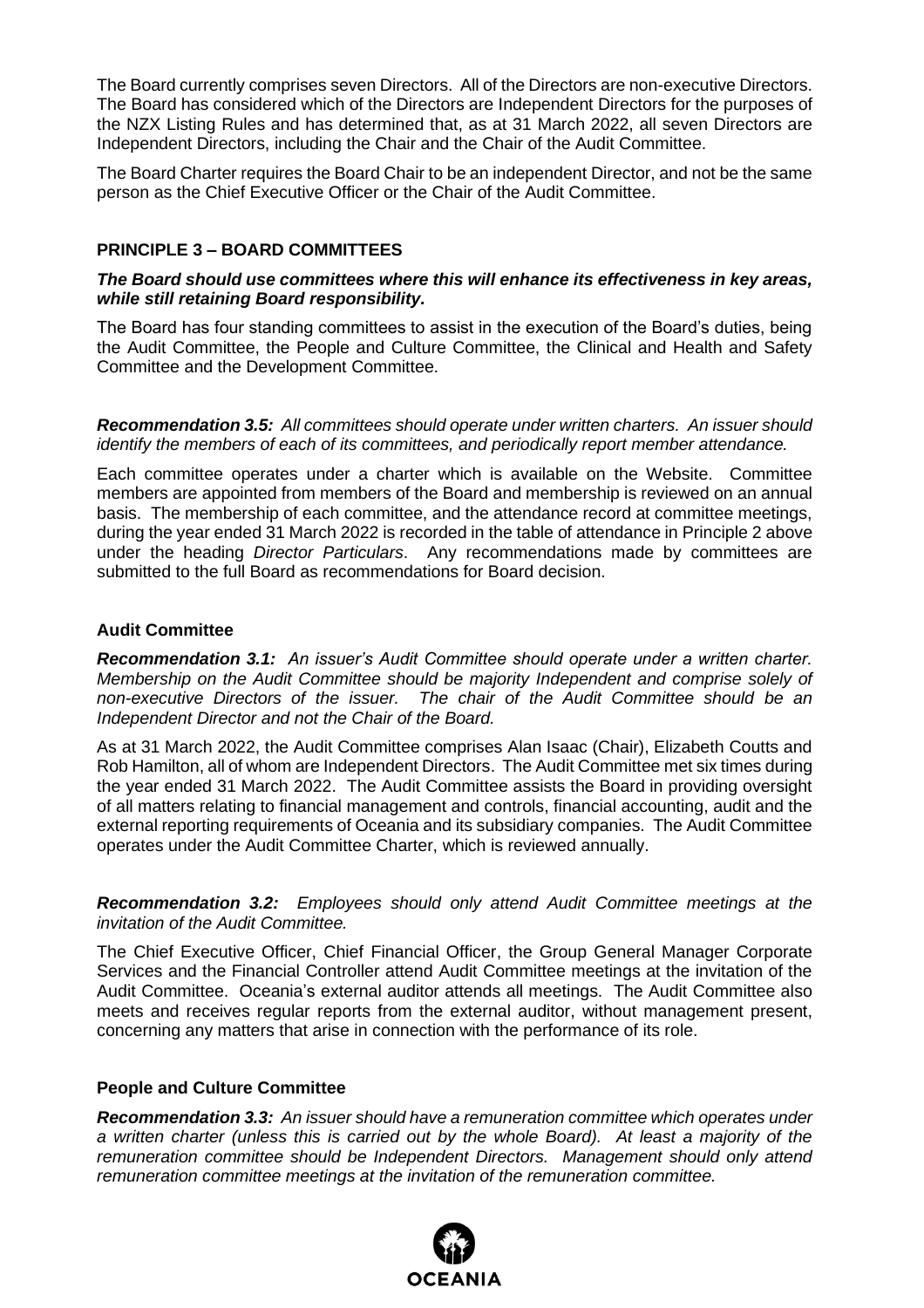The functions of a remuneration committee are carried out by Oceania's People and Culture Committee, which comprises Sally Evans (Chair), Elizabeth Coutts and Alan Isaac, all of whom are Independent Directors. The People and Culture Committee met five times during the year ended 31 March 2022. The People and Culture Committee assists the Board in the discharge of its responsibilities and oversight relative to the remuneration and performance of the Chief Executive Officer and the Executive Team, remuneration of Directors and human resources structures, policy, procedures, practices and strategy. The People and Culture Committee operates under the People and Culture Committee Charter, which is reviewed annually.

Management only attend People and Culture Committee meetings at the invitation of the People and Culture Committee.

#### **Nomination Committee**

*Recommendation 3.4: An issuer should establish a nomination committee to recommend Director appointments to the Board (unless this is carried out by the whole Board), which should operate under a written charter. At least a majority of the nomination committee should be Independent Directors.* 

The Board has decided not to have a separate Nomination Committee as Director appointments are considered by the Board as a whole. The procedure for the nomination and appointment of Directors is included in the Board Charter, and summarised in Principle 2 above (under the heading *Nomination and Appointment of Directors*).

## **Clinical and Health and Safety Committee**

*Recommendation 3.5: An issuer should consider whether it is appropriate to have any other Board committees as standing Board committees. All committees should operate under written charters. An issuer should identify the members of each of its committees, and periodically report member attendance.* 

The Clinical and Health and Safety Committee comprises Dame Kerry Prendergast (Chair), Elizabeth Coutts and Sally Evans and met four times during the year ended 31 March 2022.

The Clinical and Health and Safety Committee reviews clinical risks, health and safety policy and risks arising from Oceania's physical operations, and any other matters that may affect Oceania's reputation outside of the financial risks that are specifically addressed within the Audit Committee. The Clinical and Health and Safety Committee operates under the Clinical and Health and Safety Committee Charter, which is reviewed annually.

The Chief Executive Officer, the General Manager Nursing and Clinical Strategy, the Group General Manager Corporate Services and the National Health and Safety Manager have standing invitations to attend these meetings.

Members' attendance at Clinical and Health and Safety Committee meetings during the year ended 31 March 2022 is recorded in the table of attendance in Principle 2 above under the heading *Director Particulars*.

#### **Development Committee**

*Recommendation 3.5: An issuer should consider whether it is appropriate to have any other Board committees as standing Board committees. All committees should operate under written charters. An issuer should identify the members of each of its committees, and periodically report member attendance.* 

As at 31 March 2022, the Development Committee comprises Gregory Tomlinson (Chair), Elizabeth Coutts and Peter Dufaur. The Development Committee met three times during the year ended 31 March 2022.

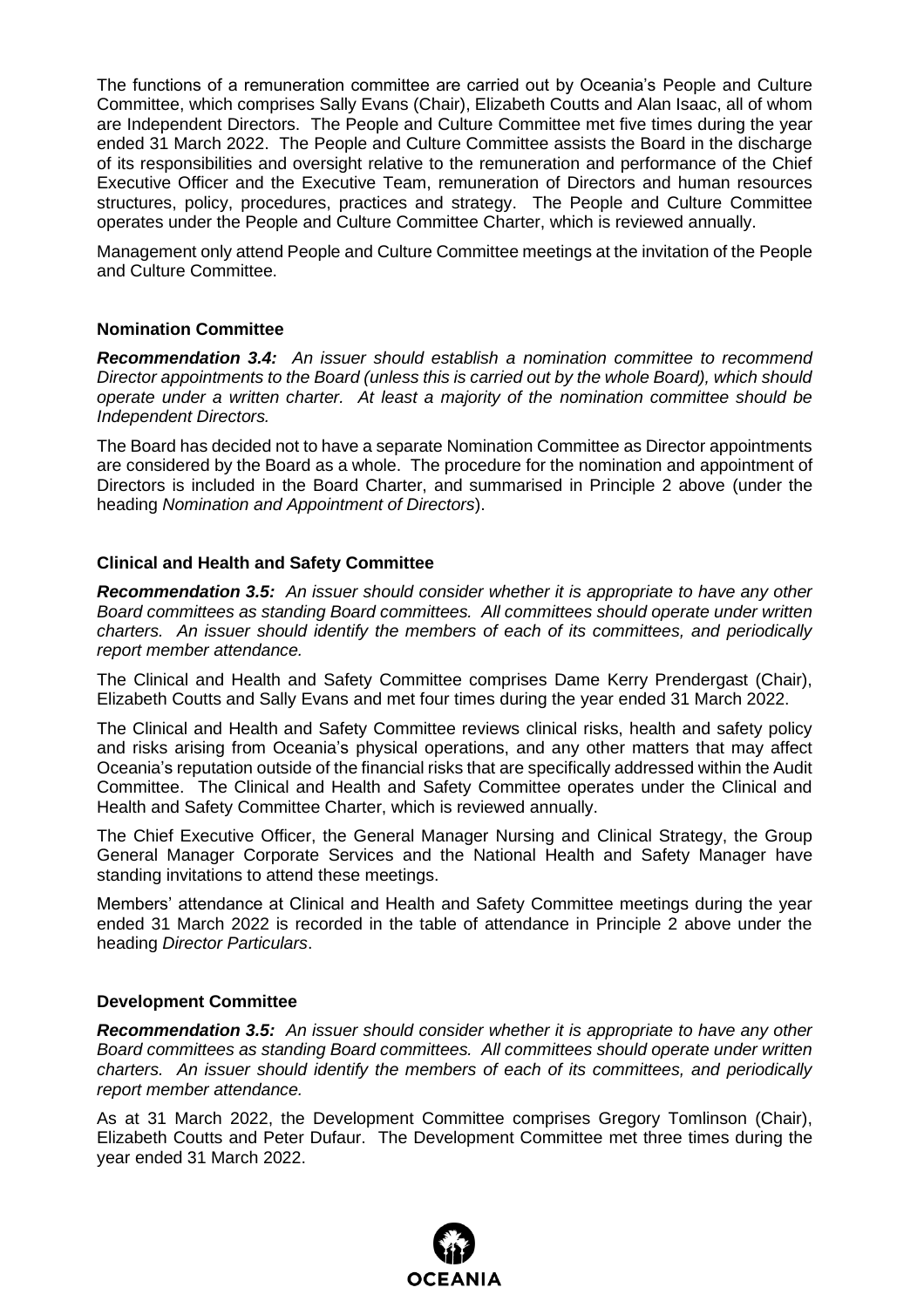The Development Committee provides advice to the Board on property acquisitions and developments (including planning and development processes), supports management to develop and implement development and construction strategies and maintains risk management strategies to manage development and construction risks. The Development Committee operates under the Development Committee Charter, which is reviewed annually.

The Chief Executive Officer, the General Manager Property, the Chief Financial Officer and the Group General Manager Corporate Services have standing invitations to attend these meetings.

Members' attendance at Development Committee meetings during the year ended 31 March 2022 is recorded in the table of attendance in Principle 2 above under the heading *Director Particulars*.

#### **Takeover Protocols**

*Recommendation 3.6: The Board should establish appropriate protocols that set out the procedure to be followed if there is a takeover offer for the issuer and comply with the other requirements of Recommendation 3.6 of the NZX Code.*

Oceania has a Takeover Response Policy that sets out the key procedures to be followed if a takeover offer is made or a scheme of arrangement is proposed. The policy covers all of the matters in Recommendation 3.6 of the NZX Code.

## **PRINCIPLE 4: REPORTING AND DISCLOSURE**

#### *The Board should demand integrity in financial and non-financial reporting, and in the timeliness and balance of corporate disclosures.*

The Board is committed to providing timely, orderly, consistent, accurate and credible information to the market to promote investor confidence.

#### **Continuous Disclosure**

#### *Recommendation 4.1: An issuer's Board should have a written Continuous Disclosure Policy.*

Information received by Oceania is considered in the context of Oceania's obligations as a listed company with regard to continuous disclosure of material information. Oceania has established a Continuous Disclosure Policy to ensure compliance with the continuous disclosure requirements of the NZX Listing Rules and the ASX Listing Rules. The Continuous Disclosure Policy is available on the Website. In addition, at each Board meeting (or otherwise as required), the Board considers whether there is material information that is required to be disclosed to the market.

## **Charters and Policies**

*Recommendation 4.2: An issuer should make its code of ethics, Board and committee charters and the policies recommended in the NZX Code, together with any other key governance documents, available on its website.*

Information about Oceania's corporate governance framework (including the Code of Values and Conduct, Board and Board committee charters, and other key governance codes and policies) are available to view on the Website.

## **Financial Reporting**

*Recommendation 4.3: Financial reporting should be balanced, clear and objective.*

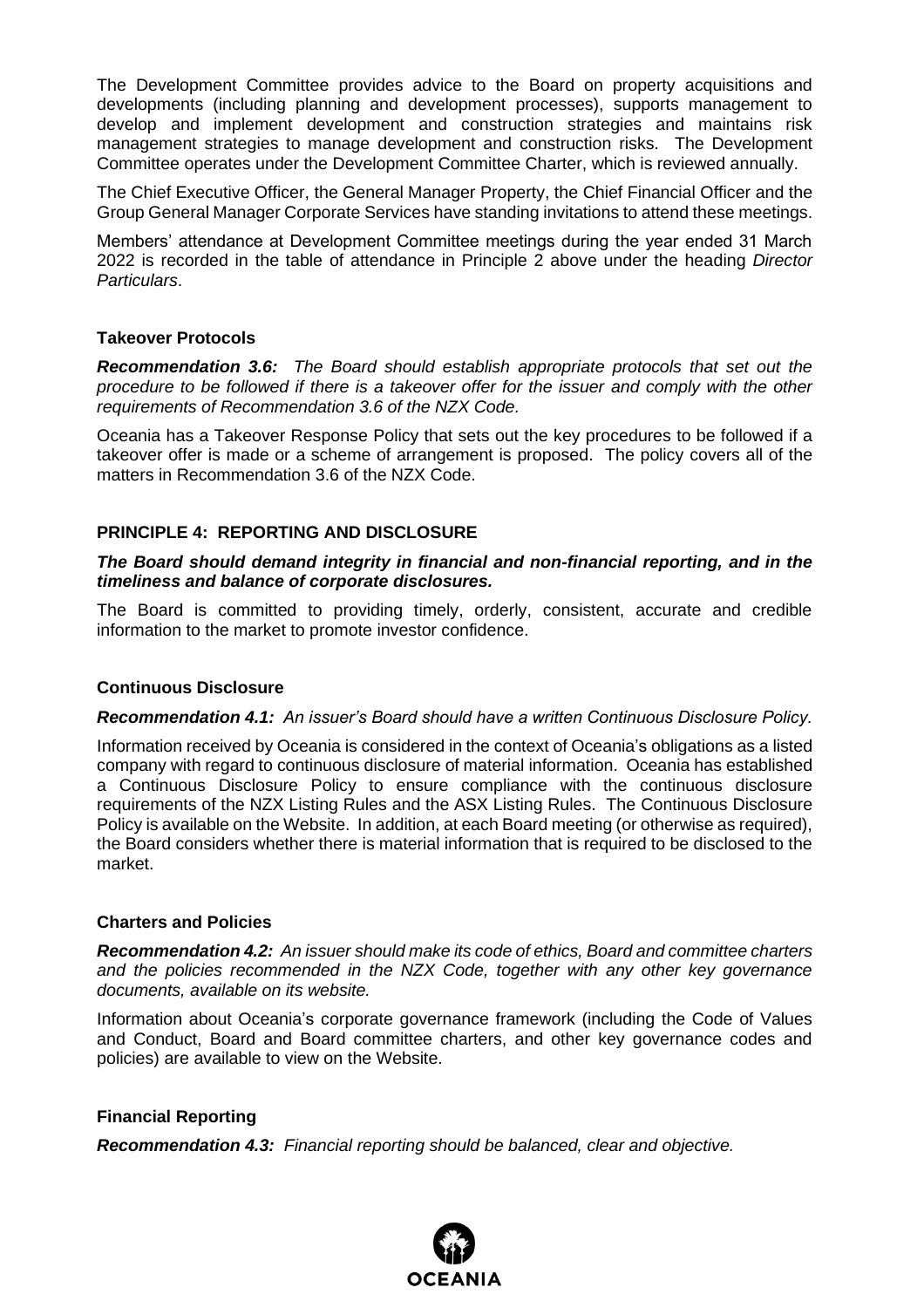The Audit Committee oversees the quality and integrity of external financial reporting including the accuracy, completeness and timeliness of financial statements, and ensuring that financial reporting is balanced, clear and objective. It reviews annual and half year financial statements and makes recommendations to the Board concerning the application of accounting policies and practice, areas of judgement, compliance with accounting standards, stock exchange and legal requirements, and the results of the external audit.

Management accountability for Oceania's financial reporting is reinforced by the written certification from the Chief Executive Officer and Chief Financial Officer that, in their opinion, financial records have been properly maintained and that the financial statements comply with the appropriate accounting standards and give a true and fair view of the financial position and performance of Oceania. Such representations are given on the basis of a sound system of risk management and internal control which is operating effectively in all material respects in relation to financial reporting risk.

# **Non-Financial Reporting**

*Recommendation 4.3: An issuer should provide non-financial disclosure at least annually, including considering environmental, economic and social sustainability factors and practices. It should explain how operational or non-financial targets are measured. Non-financial reporting should be informative, include forward looking assessments, and align with key strategies and metrics monitored by the Board.*

Oceania provides non-financial disclosure on matters including operational and clinical performance, risk management, health and safety and diversity in its Annual Report. Oceania recognises that creating a sustainable future is paramount to the business and its stakeholders, as Oceania's performance extends beyond financial results and includes social and environmental performance and the impact that the business has on our people and our planet.

In the year ended 31 March 2022, Oceania has progressed its ESG agenda. There was a focus on refreshing its materiality assessment that will inform a refresh of its Sustainability Framework – People, Planet and Prosperity – in the coming year. Oceania has completed a Task Force on Climate Related Disclosures ("TCFD") maturity assessment, to support its climate-related disclosures journey, and has developed a TCFD roadmap that will be implemented over the next two years. During the period, Oceania continued its build programme to 6 HomeStar and achieved a design or build 6 HomeStar rating across four of its sites. It also continued a number of projects during the period, including energy efficiency measures (following energy audits at a selection of its high energy consuming sites), continuing its incontinence product composting trial and diverting food waste from its care centres that would have otherwise gone to landfill. Oceania has also amended its care procurement requirements so that all new leased cars for residents and corporate office are either EV or hybrid.

Oceania has a key focus on resident experience, caring for some of the most vulnerable New Zealanders. During the period, Oceania started rolling out its signature exercise programme "Move and Groove" to independent living residents, working with fitness industry professionals to create "Move and Groove Village". Its "I love music" programme now has over 600 residents enrolled, providing personalised playlists and allowing remote sign-up options for families to choose music for their loved ones from anywhere in the world.

## **PRINCIPLE 5 – REMUNERATION**

## *The remuneration of Directors and executives should be transparent, fair and reasonable.*

Oceania is committed to providing a remuneration framework that promotes a high performance culture and aligns rewards to the creation of sustainable value for shareholders.

## **Directors' Remuneration**

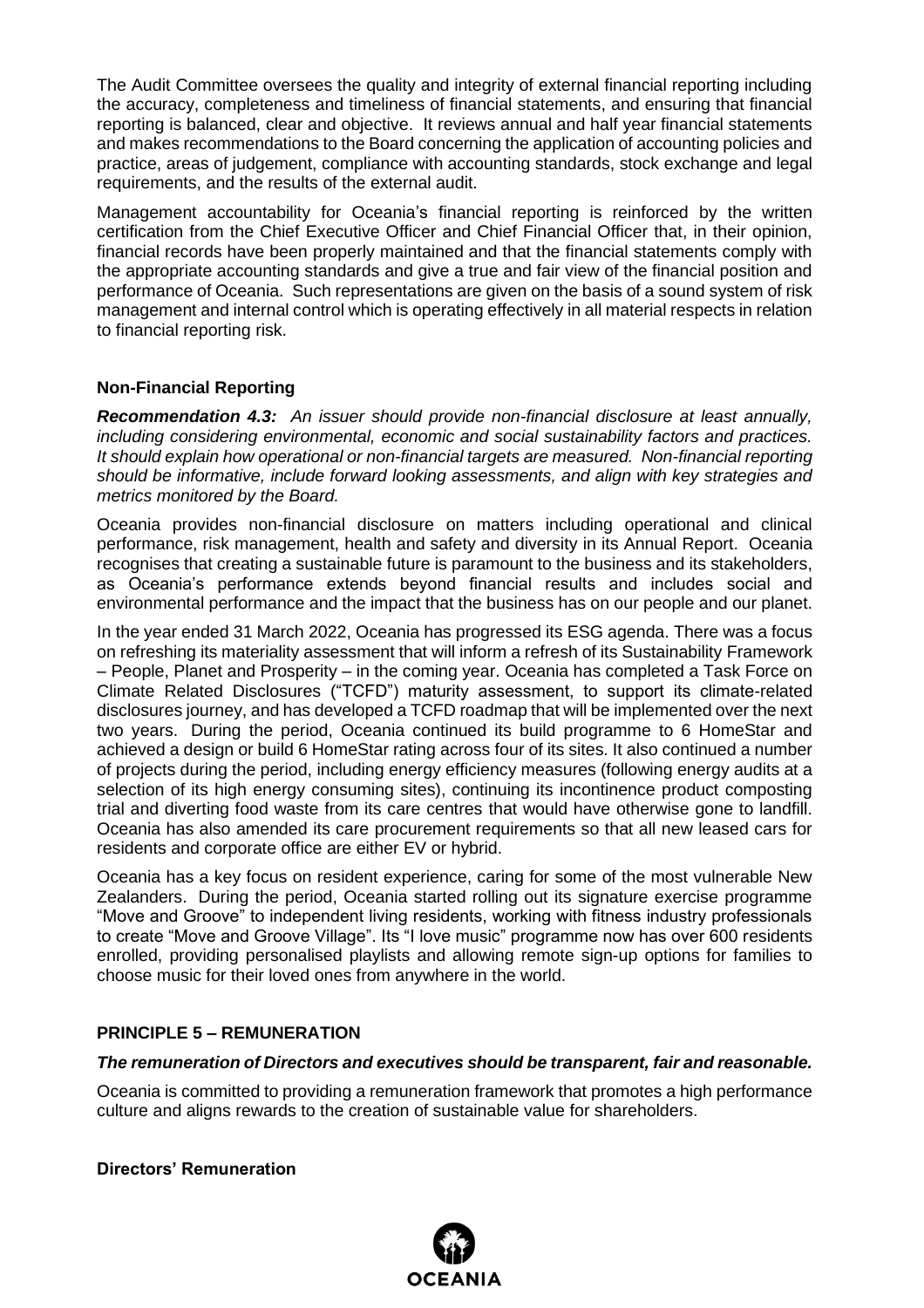*Recommendation 5.1: An issuer should recommend Director remuneration to shareholders for approval in a transparent manner. Actual Director remuneration should be clearly disclosed in the issuer's Annual Report.* 

Directors' remuneration is paid in the form of fees. A higher level of fees is paid to the Chair to reflect the additional time and responsibilities that this position involves. Additional fees are payable in respect of work carried out by the Chairs of the Audit Committee, People and Culture Committee and the Clinical and Health and Safety Committee.

As foreshadowed at the Annual Shareholders Meeting in June 2021, the Board has undertaken a review of Director fees during FY2022. A resolution to authorise an increase in the Directors' fees pool will be put to shareholders at the Annual Shareholders Meeting on 23 June 2022.

|                                          | <b>Position</b> | Fees (per annum) |
|------------------------------------------|-----------------|------------------|
| <b>Board of Directors</b>                | Chair of Board  | \$180,000        |
|                                          | Member          | \$90,000         |
| <b>Audit Committee</b>                   | Chair           | \$20,000         |
| Clinical and Health and Safety Committee | Chair           | \$15,000         |
| People and Culture Committee             | Chair           | \$7,500          |

#### **Approved Director Remuneration as at 31 March 2022:**

No additional fees will apply for Directors as members of Board committees for the financial year ended 31 March 2023.

Total remuneration for non-executive Directors is subject to an aggregate fee pool limit. As at 31 March 2022, the maximum fee pool for non-executive Directors was \$762,500 per annum. The pool was last fixed five years ago at \$582,500 per annum when there were five Directors. The pool has increased and decreased since then with the appointment and resignation of directors in accordance with NZX Listing Rule 2.11.3.

In addition to the total remuneration and value of other benefits disclosed in the table above, all Directors are entitled to an annual expense allowance of \$2,000 each for communication and personal administration costs and are also entitled to be reimbursed for reasonable travel, accommodation and other expenses incurred by them in connection with their attendance at Board or shareholder meetings, or otherwise in connection with Oceania business.

For more information on Directors' fees paid during the most recent financial year, please refer to the most recent Annual Report, which is available on the Website.

#### **Remuneration Policy**

*Recommendation 5.2: An issuer should have a remuneration policy for remuneration of Directors and officers, which outlines the relative weightings of remuneration components and relevant performance criteria.* 

Oceania has adopted a Remuneration Policy which sets out the remuneration principles that apply to all Directors and senior managers of Oceania to ensure that remuneration practices are fair and appropriate, and that there is a clear link between remuneration and performance. Oceania is committed to applying fair and equitable remuneration and reward practices in the workplace, taking into account internal and external relativity, the commercial environment, the ability to achieve Oceania's business objectives and the creation of shareholder value. Under Oceania's remuneration framework, individual performance and market relativity are key considerations in all remuneration based decisions, balanced by the organisational context. Remuneration for senior managers includes a mix of fixed and variable components and relevant performance criteria (as further summarised below). A copy of the Remuneration Policy is available on the Website.

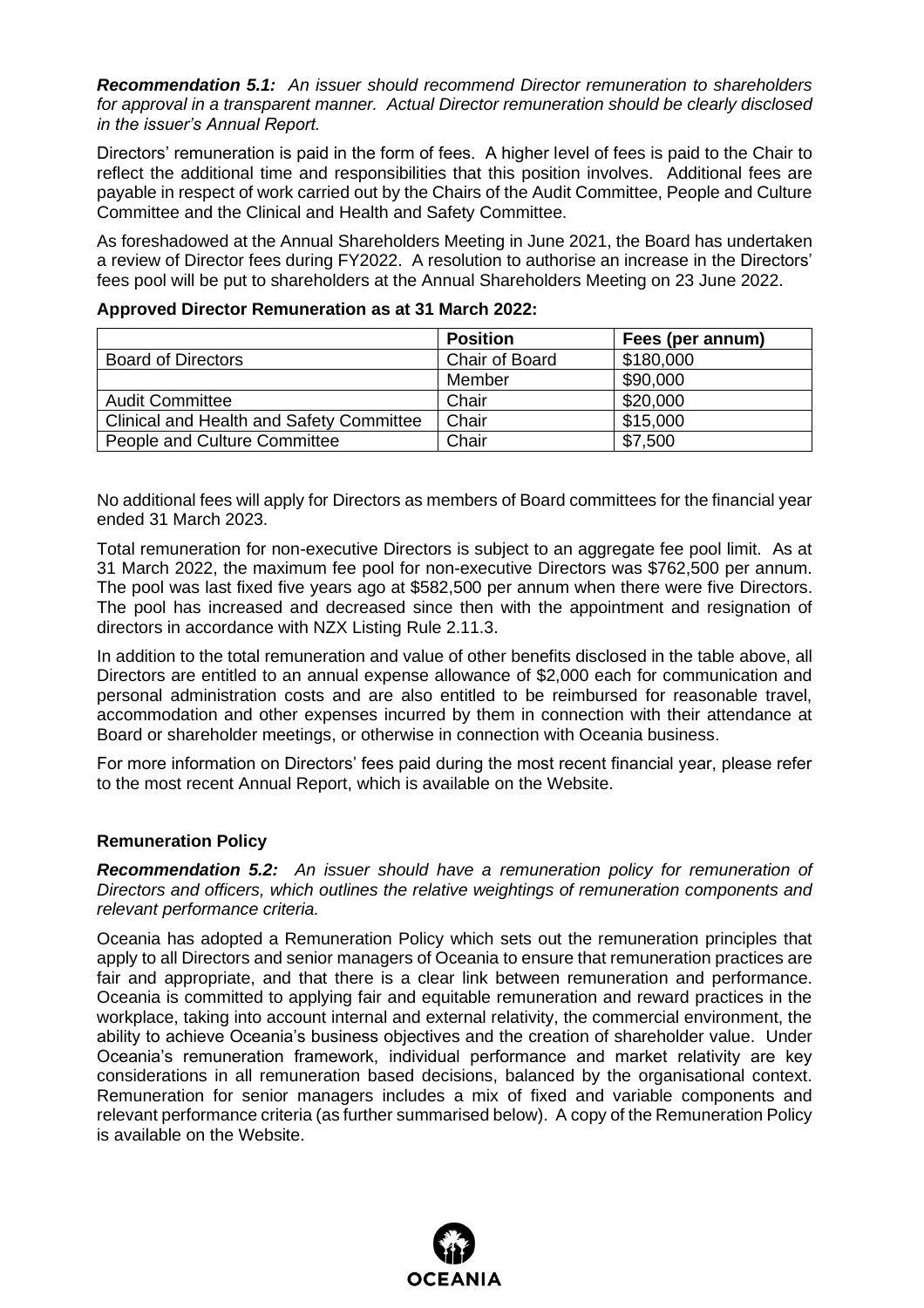# **Senior Manager Remuneration Framework**

Oceania's remuneration structure for senior managers, including the Chief Executive Officer, comprises three elements:

- Total fixed remuneration (**"TFR");**
- Short term incentive ("**STI**"); and
- Long term incentive ("LTI").

The following summarises each component of executive remuneration:

# *a. Total Fixed Remuneration*

Fixed remuneration includes base salary, the provision of a carpark, a vehicle allowance (in some cases) and Kiwisaver contributions. Each senior manager's fixed remuneration is set based on the individual's position, market relativity, and the individual's qualifications and experience. TFR is reviewed annually.

## *b. Short Term Incentive*

The STI is currently a cash payment which is dependent on the achievement of a combination of Oceania and individual performance measures and is capped at a maximum achievement of 100% of the STI.

The performance measures are set by reference to the senior manager's responsibility and particular projects relevant to that senior manager and the business or function for which they are responsible. The purpose of the STI is to reward executives for meeting measurable objectives linked to a financial year.

The table below sets out the key terms for the STI plan granted to senior managers during the year ended 31 March 2022:

| <b>Feature</b>       | Approach                                                                                                                                                                                                                                                   |
|----------------------|------------------------------------------------------------------------------------------------------------------------------------------------------------------------------------------------------------------------------------------------------------|
| Purpose              | Align individual performance with Oceania objectives                                                                                                                                                                                                       |
|                      | Provide individuals with a competitive market position<br>for total reward (ie variable and fixed pay components)                                                                                                                                          |
| Eligibility          | Those considered for participation in the STI<br>programme must be able to impact the performance of<br>their work area or function and also contribute to<br>Oceania's overall performance.                                                               |
| Instrument           | Cash                                                                                                                                                                                                                                                       |
| Performance criteria | The following criteria must be met before<br>any<br>payments are made:<br>Underlying EBITDA target for the financial year<br>Targets related to the delivery of strategic pillar<br>initiatives<br>Targets focused on delivery of key business<br>projects |
|                      | Achievement of a health and safety target                                                                                                                                                                                                                  |

## *c. Long Term Incentive*

Oceania has as its LTI a performance share rights plan. The value and targets for the LTI plan are determined by the Board and are designed to provide an incentive to senior managers, retain key talent with the senior management team and align the interests of the senior management team and shareholders through the successful execution of Oceania's strategy.

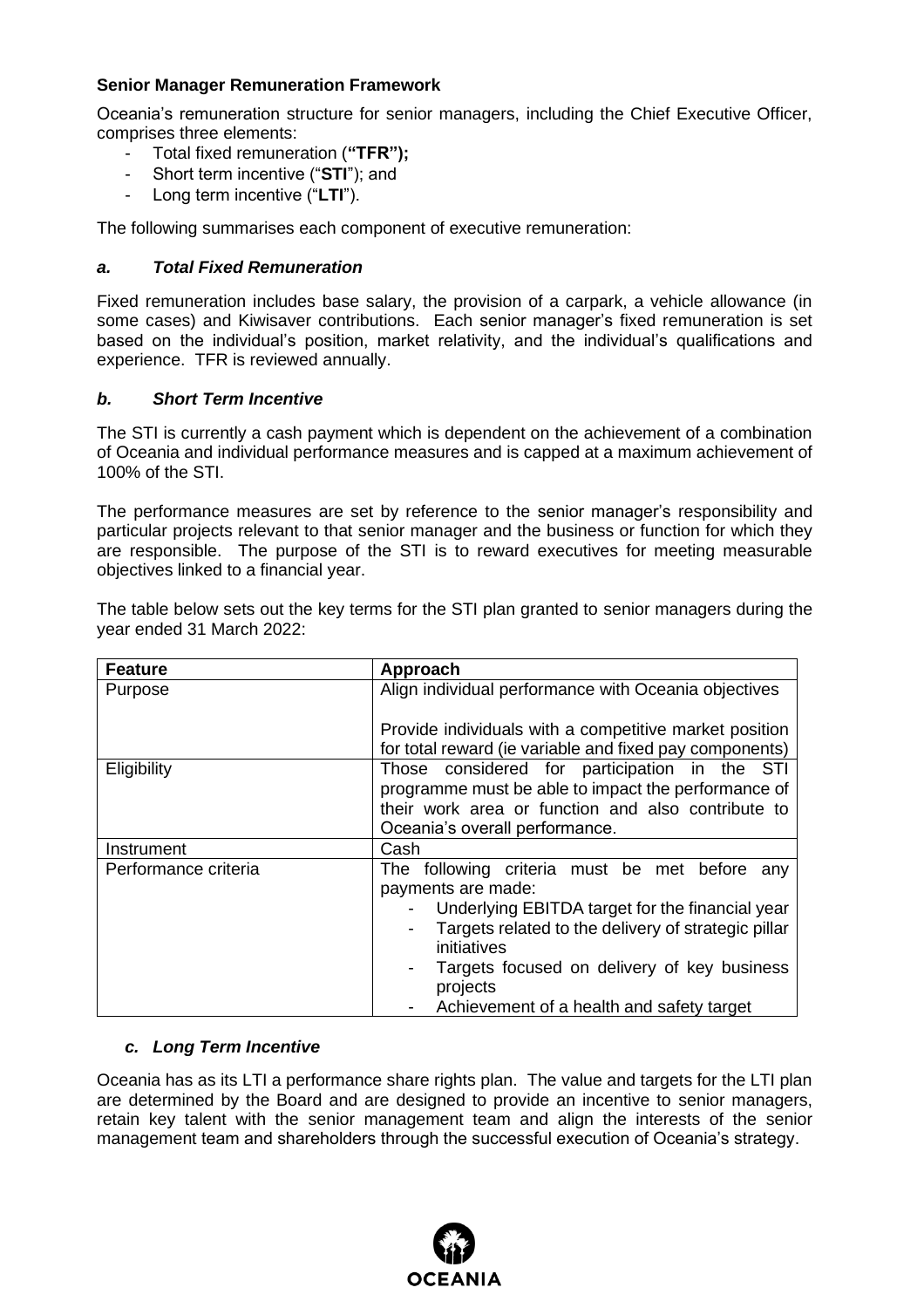The table below sets out the key terms for the grants made to senior managers under the LTI plan during the year ended 31 March 2022:

| <b>Feature</b>                            | Approach                                                                                                       |
|-------------------------------------------|----------------------------------------------------------------------------------------------------------------|
| Eligibility                               | The Board determines whether an LTI plan will operate                                                          |
|                                           | and the extent (if any) to which each senior manager                                                           |
|                                           | is invited to participate in an LTI plan each year.                                                            |
| Instrument                                | Participants receive an allocation of Performance                                                              |
|                                           | Share Rights.                                                                                                  |
|                                           | Participants are granted a share right dollar allocation                                                       |
|                                           | as assessed by the Board with reference to external                                                            |
|                                           | benchmarking. The number of Performance Share                                                                  |
|                                           | Rights to be allocated to each participant is determined<br>by applying an external valuation which takes into |
|                                           | account the probability of vesting and the probability of                                                      |
|                                           | share value.                                                                                                   |
|                                           | If the relevant performance hurdles are met at the end                                                         |
|                                           | of a performance period, some or all of the                                                                    |
|                                           | Performance Share Rights will become Qualifying                                                                |
|                                           | Share Rights.                                                                                                  |
|                                           | If the participant remains employed with Oceania until                                                         |
|                                           | the vesting date, the Qualifying Share Rights will vest                                                        |
|                                           | and be eligible for conversion into ordinary shares in                                                         |
|                                           | Oceania for nil consideration.                                                                                 |
|                                           | On conversion, participants will receive one ordinary                                                          |
|                                           | share per Qualifying Share Right, less an adjustment                                                           |
|                                           | for the amount of PAYE tax paid by Oceania on the                                                              |
|                                           | participant's behalf for the benefit which the participant                                                     |
|                                           | receives from the scheme.                                                                                      |
| Performance period<br>Performance hurdles | Three years from 1 April 2021 to 31 March 2024.                                                                |
|                                           | There are two performance hurdles, with a 50%<br>weighting for each:                                           |
|                                           | TSR Performance Hurdle:<br>Oceania's total                                                                     |
|                                           | shareholder return in the performance period is                                                                |
|                                           | greater than the 35th percentile total shareholder                                                             |
|                                           | return of the NZX50 group of companies.                                                                        |
|                                           | EPS Performance Hurdle:<br>Oceania's annual                                                                    |
|                                           | growth in underlying earnings before interest, tax,                                                            |
|                                           | depreciation and amortisation per share over the                                                               |
|                                           | relevant performance period is equal to or greater                                                             |
|                                           | than 10% per year                                                                                              |
| Dividends and voting rights               | Performance Share Rights do not have voting rights or                                                          |
|                                           | entitlement to dividends.                                                                                      |
| Cessation of employment                   | If a participant ceases to be employed due to an                                                               |
|                                           | Involuntary Event (such as death, redundancy or                                                                |
|                                           | total permanent illness or injury), the Board may, in<br>its absolute discretion determine whether the         |
|                                           | Qualifying<br>Share<br><b>Rights</b><br>participant's<br>and                                                   |
|                                           | Performance Share Rights may be retained by the                                                                |
|                                           | participant as if he or she remained employed by                                                               |
|                                           | Oceania, or whether the vesting of such Qualifying                                                             |
|                                           | Share Rights and Performance Share Rights may                                                                  |
|                                           | be accelerated. Any Performance Share Rights                                                                   |
|                                           | that are not retained or vested will lapse.                                                                    |

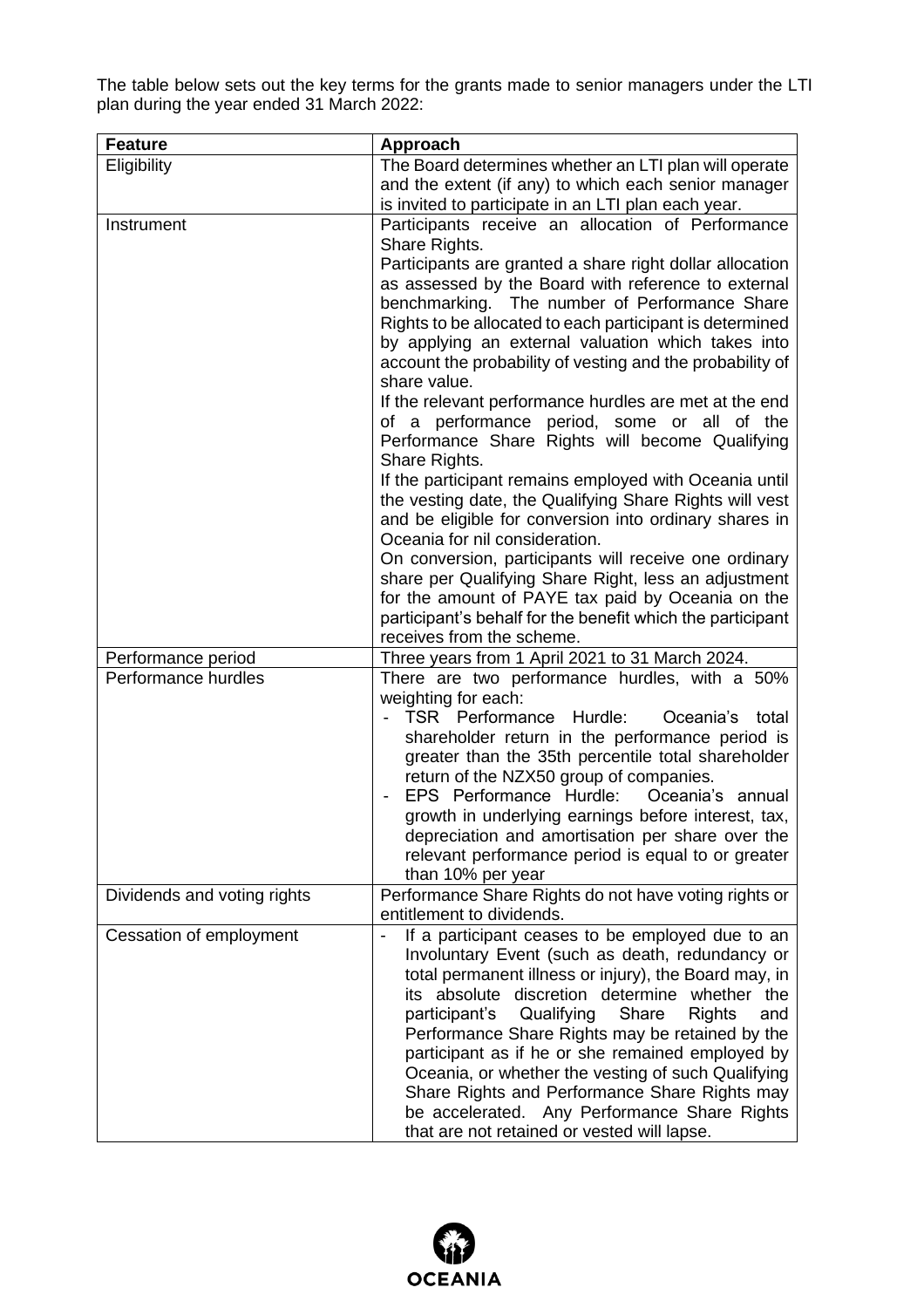|         | If a participant ceases to be employed for any other<br>reason, all of the participant's Performance Share<br>Rights and Qualifying Share Rights will lapse.                                                                                                                            |
|---------|-----------------------------------------------------------------------------------------------------------------------------------------------------------------------------------------------------------------------------------------------------------------------------------------|
| Vesting | Although Performance Share Rights become<br>Qualifying Share Rights at the end of each year<br>(subject to meeting the performance hurdles),<br>participants must wait until the vesting date for the<br>Qualifying Share Rights to become eligible to convert<br>into ordinary shares. |

The terms of the LTI plan will be amended for the year ended 31 March 2023. The table below sets out the key terms for the invitation to senior managers to participate in the LTI plan during the year ended 31 March 2023:

| <b>Feature</b>              | Approach                                                                                                    |
|-----------------------------|-------------------------------------------------------------------------------------------------------------|
| Eligibility                 | The Board determines whether an LTI plan will operate                                                       |
|                             | and the extent (if any) to which each executive is                                                          |
|                             | invited to participate in an LTI plan each year.                                                            |
| Instrument                  | Participants receive an allocation of Performance                                                           |
|                             | Share Rights.                                                                                               |
|                             | Participants are granted a share right dollar allocation                                                    |
|                             | as assessed by the Board with reference to external                                                         |
|                             | benchmarking. The number of Performance Share                                                               |
|                             | Rights to be allocated to each participant will be                                                          |
|                             | determined based on the volume weighted average                                                             |
|                             | share price (VWAP) calculated over a 20 working day                                                         |
|                             | period on either side of the year end results                                                               |
|                             | announcement.                                                                                               |
|                             | If the performance hurdle is met at the end of a                                                            |
|                             | performance period, some or all of the Performance                                                          |
|                             | Share Rights will become Qualifying Share Rights.<br>If the participant remains employed with Oceania until |
|                             | the vesting date, the Qualifying Share Rights will vest                                                     |
|                             | and be eligible for conversion into ordinary shares in                                                      |
|                             | Oceania for nil consideration.                                                                              |
|                             | On conversion, participants will receive one ordinary                                                       |
|                             | share per Qualifying Share Right, less an adjustment                                                        |
|                             | for the amount of PAYE tax paid by Oceania on the                                                           |
|                             | participant's behalf for the benefit which the participant                                                  |
|                             | receives from the scheme.                                                                                   |
| Performance period          | Three years from 1 April 2022 to 31 March 2025.                                                             |
| Performance hurdle          | TSR Performance Hurdle: Oceania's total shareholder                                                         |
|                             | return in the performance period relative to total                                                          |
|                             | shareholder return of the NZX50 group of companies.                                                         |
|                             | If Oceania is in the bottom quartile of TSR performance                                                     |
|                             | for the NZX50 group, then no Performance Share                                                              |
|                             | Rights will become Qualifying Share Rights.<br><u>If</u>                                                    |
|                             | Oceania<br>between<br>25% and 75% of TSR<br>is                                                              |
|                             | performance for the NZX50 group, then Performance                                                           |
|                             | Share Rights will become Qualifying Share Rights on                                                         |
|                             | a sliding scale. If Oceania is in the top quartile of TSR                                                   |
|                             | performance for the NZX50 group, then 100% of                                                               |
|                             | Performance Share Rights will become Qualifying                                                             |
|                             | Share Rights.                                                                                               |
| Dividends and voting rights | Performance Share Rights do not have voting rights or                                                       |
|                             | entitlement to dividends.                                                                                   |

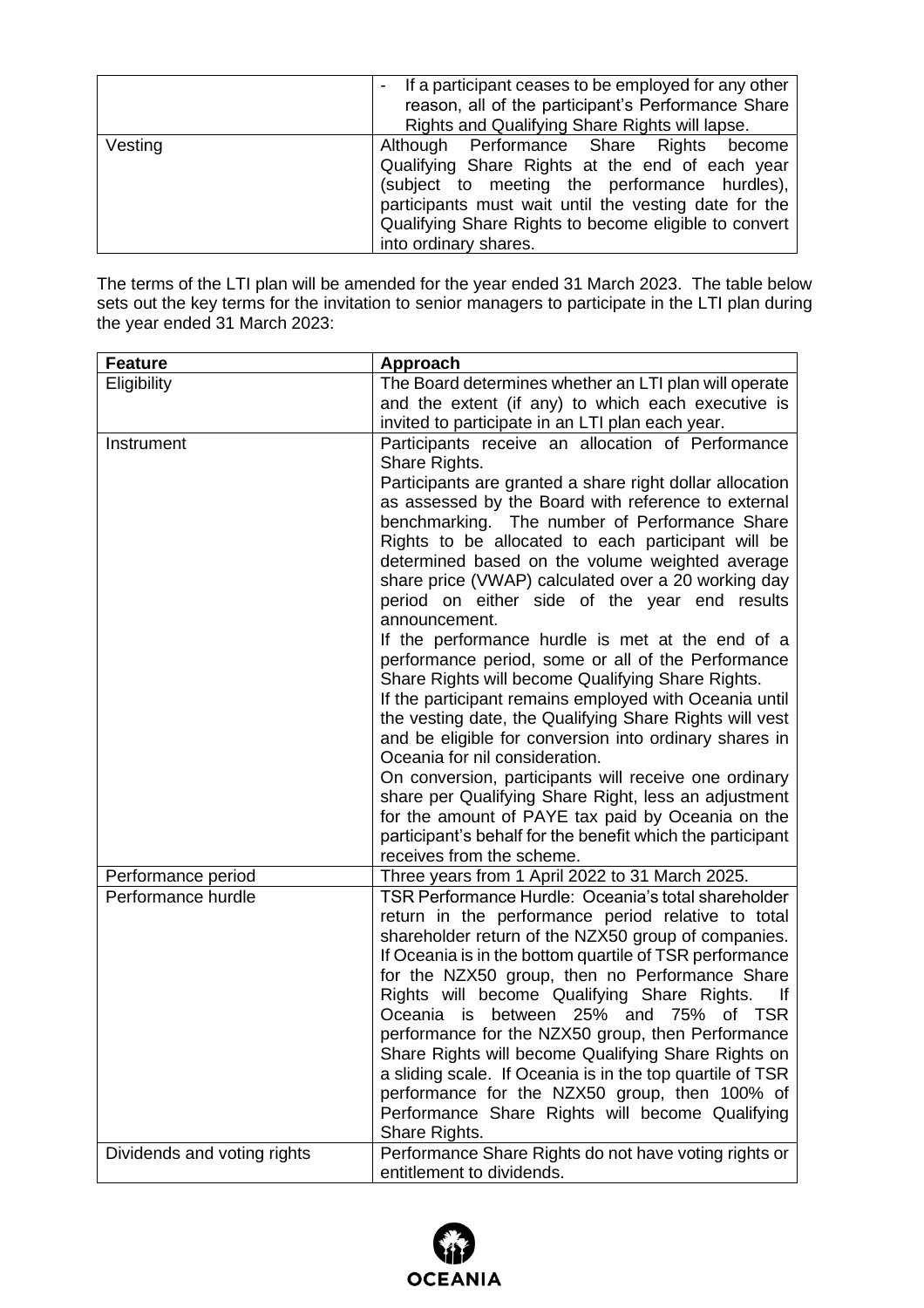| Cessation of employment | If a participant ceases to be employed due to an<br>Involuntary Event (such as death, redundancy or<br>total permanent illness or injury), the Board may, in<br>its absolute discretion determine whether the<br>participant's Qualifying Share Rights<br>and<br>Performance Share Rights may be retained by the<br>participant as if he or she remained employed by<br>Oceania, or whether the vesting of such Qualifying<br>Share Rights and Performance Share Rights may<br>be accelerated. Any Performance Share Rights<br>that are not retained or vested will lapse.<br>If a participant ceases to be employed for any other<br>reason, all of the participant's Performance Share<br>Rights and Qualifying Share Rights will lapse. |
|-------------------------|--------------------------------------------------------------------------------------------------------------------------------------------------------------------------------------------------------------------------------------------------------------------------------------------------------------------------------------------------------------------------------------------------------------------------------------------------------------------------------------------------------------------------------------------------------------------------------------------------------------------------------------------------------------------------------------------------------------------------------------------|
| Vesting                 | Although Performance Share Rights<br>become<br>Qualifying Share Rights at the end of each year<br>(subject to meeting the performance hurdles),<br>participants must wait until the vesting date for the<br>Qualifying Share Rights to become eligible to convert<br>into ordinary shares.                                                                                                                                                                                                                                                                                                                                                                                                                                                 |

## **Employee Share Scheme**

Permanent employees can choose to join Oceania's employee share scheme. Those employees who elected to participate received an allocation of \$800 per annum (for full time employees) or \$400 per annum (for part time employees) of Oceania shares at no cost. Under the scheme, the shares are held in trust and, in general, only transfer into the employee's name if the employee remains employed by Oceania (or any of its subsidiaries) for three years.

It is intended that the employee share scheme will be offered again to all permanent employees as at 1 August 2022.

#### **CEO's Remuneration**

*Recommendation 5.3: An issuer should disclose the remuneration arrangements in place for the CEO in its Annual Report. This should include disclosure of the base salary, short term incentives and long term incentives and the performance criteria used to determine performance based payments.*

Details of the remuneration arrangements for the CEO are set out in the most recent Annual Report, which is available on the Website.

#### **PRINCIPLE 6 – RISK MANAGEMENT**

*Directors should have a sound understanding of the material risks faced by the issuer and how to manage them. The Board should regularly verify that the issuer has appropriate processes that identify and manage potential and material risks.*

#### **Risk Management**

*Recommendation 6.1: An issuer should have a risk management framework for its business and the issuer's Board should receive and review regular reports. An issuer should report the material risks facing the business and how these are being managed.*

The Board is responsible for Oceania's risk management and internal control. The Board monitors policies and processes that identify significant business risks and implements procedures to monitor these risks.

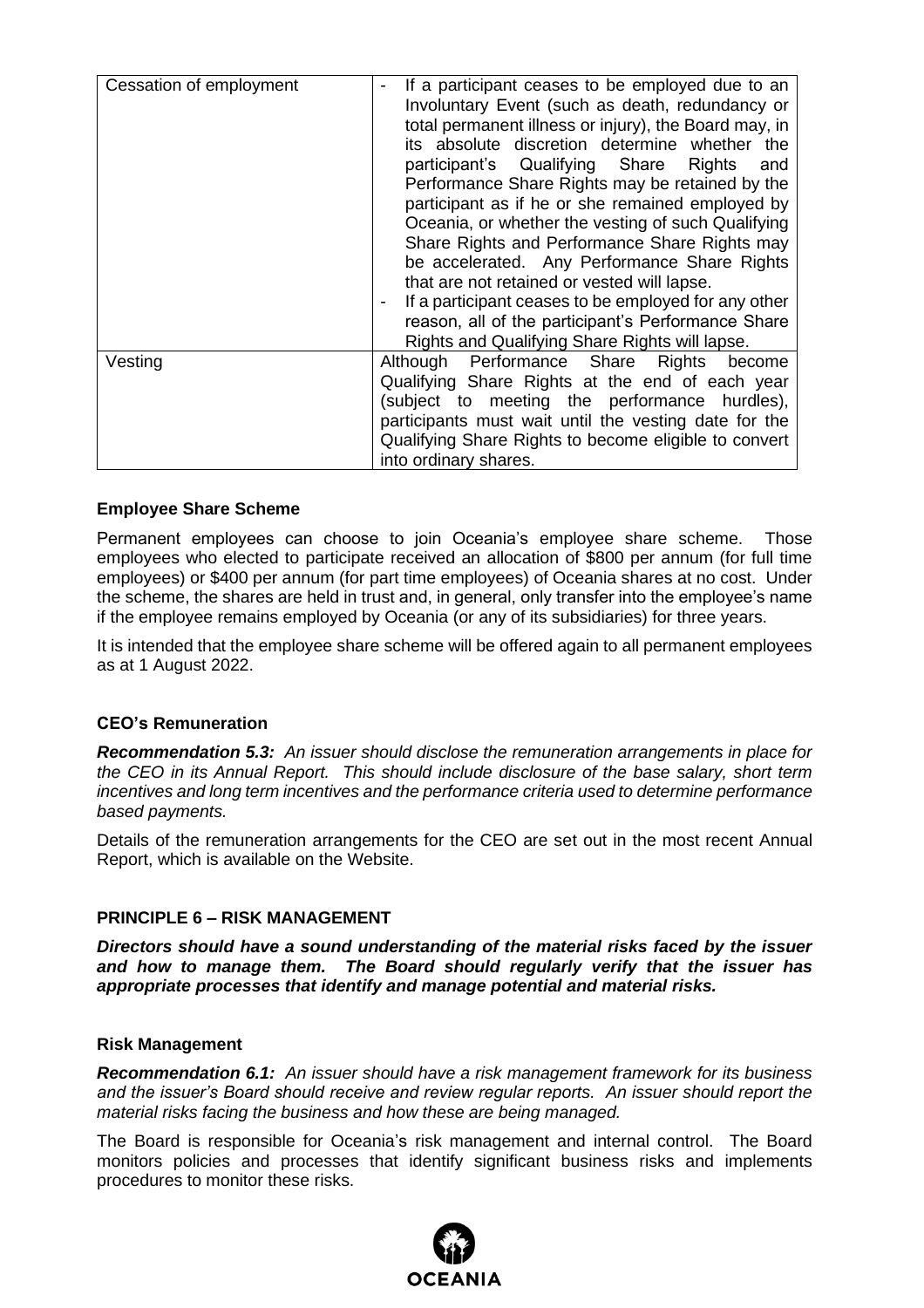The Board and senior management team updated Oceania's organisational risk matrix in March 2022. Quarterly updates are provided by the senior management team to the Board against the risk matrix, including description of each risk, identification of the risk owner and risk mitigants.

Oceania maintains insurance policies that it considers adequate to meet insurable risks.

#### **Health and Safety**

*Recommendation 6.2: An issuer should disclose how it manages its health and safety risks and should report on its health and safety risks, performance and management.*

Oceania employs a National Health and Safety Manager and has a Clinical and Health and Safety Committee to assist the Board in meeting its responsibilities under the Health and Safety at Work Act 2015. In particular, the Committee is responsible for ensuring that Health and Safety has appropriate focus within Oceania by regularly engaging in assurance processes around risk assessment and mitigation, safety systems, staff capability, staff competency, safety leadership and business safety culture. Health and Safety is also a standing item for discussion at each monthly Clinical Governance Committee meeting.

Monthly Health and Safety reports are a priority agenda item at all Board meetings and specific reviews are made into health and safety incidents, lost time injury frequency reporting, near miss reporting, health and safety inductions, local site health and safety committee meetings, the number of employees working over 120 hours per fortnight and key Health and Safety initiatives undertaken. Oceania has developed a health and safety risk matrix to identify specific risks, assess their severity and likelihood, document mitigation strategies and determine the level of residual risk. This matrix is reviewed annually by the Board and annual health and safety objectives are set for the business based on the significant risks identified.

## **PRINCIPLE 7 – AUDITORS**

*The Board should ensure the quality and independence of the external audit process.*

## **Relationship with Auditor**

*Recommendations 7.1 and 7.2: The Board should establish a framework for the issuer's relationship with its external auditor. This framework should include the procedures prescribed in Recommendation 7.1 of the NZX Code. The external auditor should attend the issuer's Annual Meeting to answer questions from shareholders in relation to the audit.*

The Audit Committee is responsible for the oversight of Oceania's external audit arrangements. It is committed to ensuring that Oceania's external auditor is able to carry out its work independently so that financial reporting is highly reliable and credible. Oceania has an External Auditor Independence Policy, which is available on the Website. The External Auditor Independence Policy implements the procedures set out in Recommendation 7.1 of the NZX Code.

The policy sets out the work that the external auditor is required to do and specifies the services that the external auditor is not permitted to do, so that the ability of the auditor to carry out its work is not impaired and could not reasonably be perceived to be impaired. All non-audit work that the external auditor performs must be approved by the Chair of the Audit Committee.

Oceania's external auditor is PricewaterhouseCoopers. Representatives of PricewaterhouseCoopers (including the lead audit partner) have been invited to attend Annual Meeting held on 23 June 2022 and will be available to answer questions about the audit process, Oceania's accounting policies and the independence of the auditor.

The External Auditor Independence Policy provides that the rotation of the Engagement and Quality Review audit partner is required every five years and that those partners are subject to a two year cooling off period following rotation.

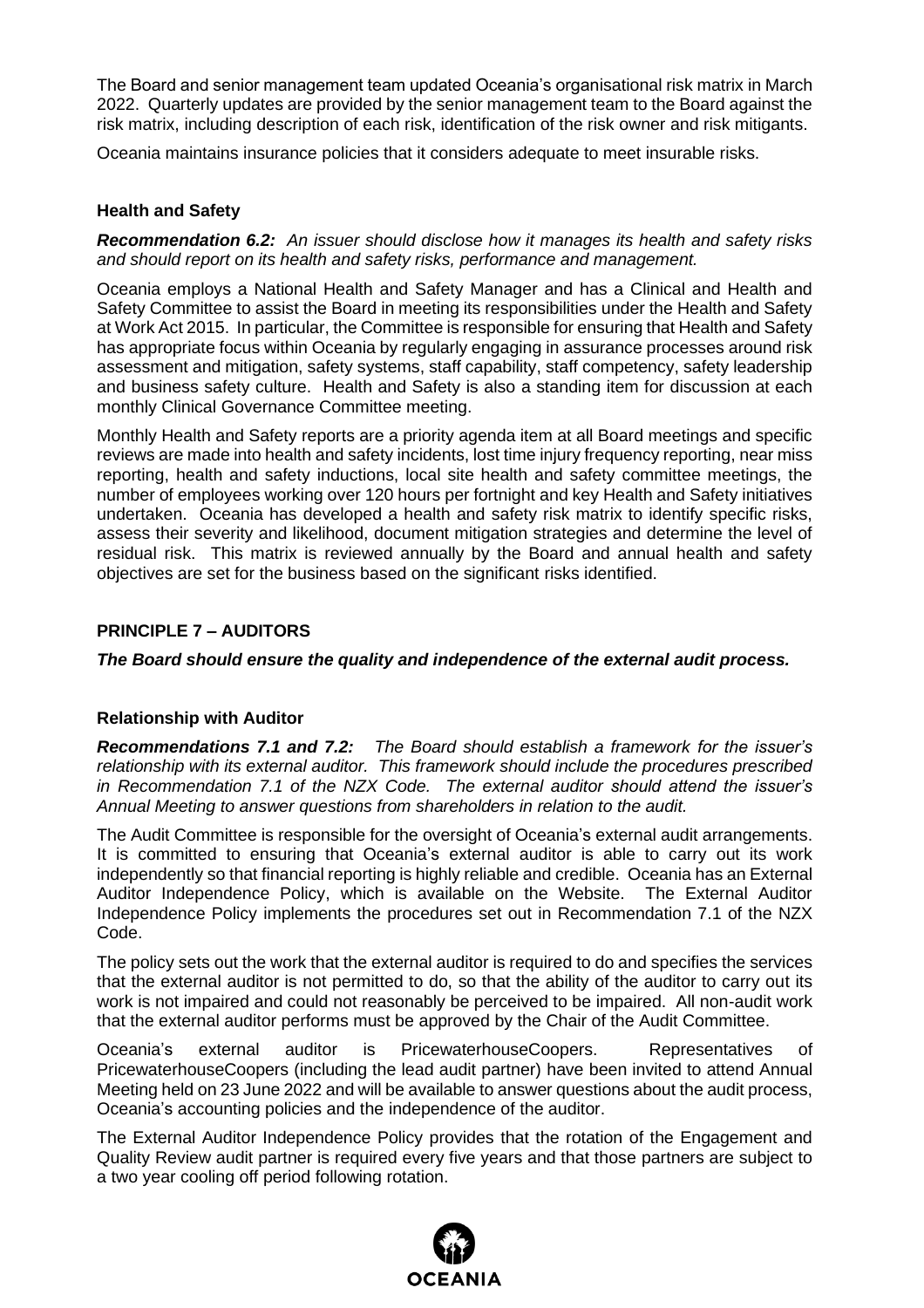The External Auditor Independence Policy also provides that a policy of regular rotation of the audit firm is not mandated. However, the Audit Committee Charter requires that the Audit Committee oversees and monitors the performance of the external auditors. The Audit Committee reviews the performance of the external auditors annually.

#### **Internal Audit Functions**

#### *Recommendation 7.3: Internal audit functions should be disclosed.*

Oceania currently outsources its internal audit function, which assists in the monitoring of Oceania's internal control systems and risk management. Internal audit operates both with and independently from management and reports its findings to the Audit Committee. A three year rolling Internal Audit Plan has been prepared and approved by the Board.

The Audit Committee reviews the Internal Audit Plan annually and makes recommendations to the Board.

## **PRINCIPLE 8 – SHAREHOLDER RIGHTS AND RELATIONS**

*The Board should respect the rights of shareholders and foster constructive relationships with shareholders that encourage them to engage with the issuer.*

#### **Information for Shareholders**

*Recommendation 8.1: An issuer should have a website where investors and interested stakeholders can access financial and operational information and key corporate governance information about the issuer.*

Oceania is committed to an open and transparent relationship with shareholders. The Board aims to ensure that all shareholders are provided with all information necessary to assess Oceania's direction and performance.

This is done through a range of communication methods including periodic and continuous disclosures to NZX and ASX, half year and annual reports and the Annual Meeting. The Website provides financial and operational information, and information about Oceania's Directors and senior managers and copies of its governance documents, for investors and interested stakeholders to access at any time.

#### **Communicating with Shareholders**

*Recommendation 8.2: An issuer should allow investors the ability to easily communicate with the issuer, including providing the option to receive communications from the issuer electronically.*

Shareholders have the option of receiving their communications electronically, including by email or through Oceania's investor centre. The Website also contains a section for electronic shareholder communications and the Board encourages investors to make enquiries if they wish on environmental, social and governance issues.

## **Shareholder Voting Rights**

*Recommendation 8.3: Quoted equity security holders should have the right to vote on major decisions which may change the nature of the issuer in which they are invested.* 

The regulatory safeguards built into the NZX Listing Rules, ASX Listing Rules, the Companies Act 1993 and Oceania's constitution operate to preserve shareholders' entitlement to vote on key decisions impacting Oceania. Voting at shareholder meetings is conducted by poll (for so long as this is required by the NZX Listing Rules) and shareholders are entitled to one vote per

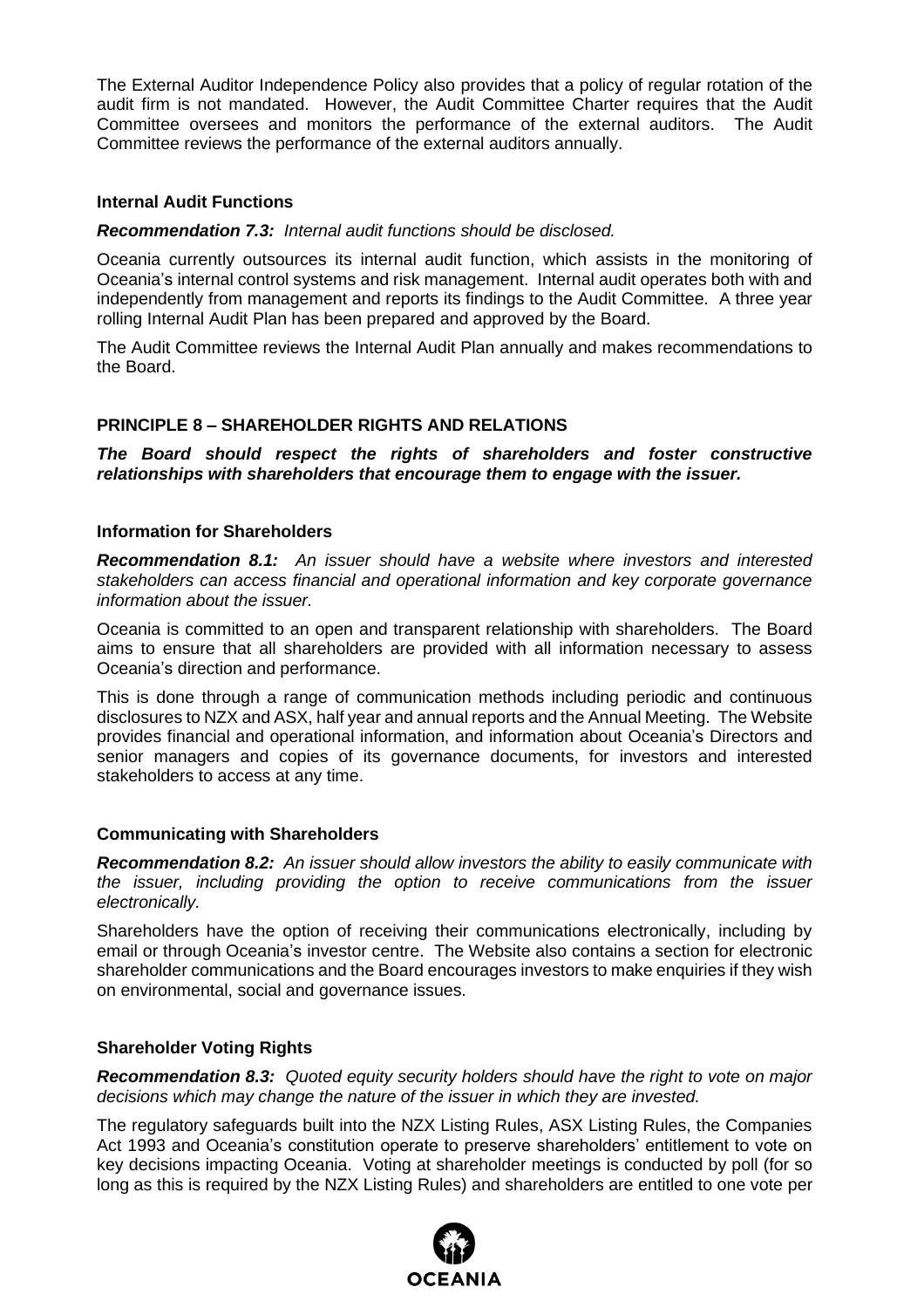share on any such poll (subject to the limited exceptions in Oceania's Constitution). Voting outcomes are announced to the market in accordance with the NZX Listing Rules.

#### **Capital Raisings**

*Recommendation 8.4: If seeking additional equity capital, issuers of quoted equity securities should offer further equity securities to existing equity security holders of the same class on a pro rata basis, and on no less favourable terms, before further equity securities are offered to other investors.*

On 23 March 2021, Oceania announced a \$100m capital raise, comprising a \$80m placement and a \$20m retail offer. The retail offer was available to eligible existing shareholders with a registered address in New Zealand and these shareholders could apply for up to NZ\$50,000 of new Oceania shares. The Board considered the interests of existing shareholders in agreeing the size and structure of the capital raise and determined that a \$20m retail offer would allow most shareholders to participate in the offer on a pro rata basis.

If Oceania seeks additional equity capital again in the future, the Board will ensure it considers the interests of existing shareholders and, where it is considered in the best interests of Oceania, will seek to permit shareholders to participate on a pro rata basis.

## **Notice of Annual Meeting**

*Recommendation 8.5: The Board should ensure that the notices of annual or special meetings of quoted equity security holders is posted on the issuer's website as soon as possible and at least 20 working days prior to the meeting.*

Oceania encourages shareholder participation at the Annual Meeting, and the Board aims to ensure that all relevant information is provided to shareholders for consideration with sufficient notice in advance of shareholders' meetings (and at least 20 working days prior to Oceania's Annual Meeting, including by posting the Notice of Annual Meeting on Oceania's website).

## **PRINCIPLE 9 – STAKEHOLDER INTERESTS**

#### *The Board should foster constructive relationships with stakeholders that encourage them to engage with the entity.*

The Board carefully considers and respects the interests of Oceania's stakeholders including (in particular) its residents and their families, its staff and the communities in which Oceania operates. This approach continues to foster constructive relationships with Oceania's stakeholders, by considering the outcomes from customer and staff engagement surveys and feedback from other stakeholders.

In relation to its residents, Oceania has a number of residential care and independent living policies that recognise the rights of residents. Oceania also complies with the requirements of the Retirement Villages Code of Practice 2008 which further identifies obligations to residents and protects residents' rights.

In addition to providing care and village services to its residents, Oceania has also invested in the development and operation of Wesley Institute of Nursing Education. The Wesley Institute provides both a conversion Competency Assessment Programme for internationally qualified nurses and provides a route for these people to practice as registered nurses in New Zealand, as well as a Return to Nursing Programme for New Zealand nurses wanting to return to the workforce after five years or more of absence. These courses provide a valuable service to people wishing to pursue nursing as a career in New Zealand.

Oceania recognises the value of feedback from stakeholders and understands that not all may feel comfortable voicing their dissatisfaction directly with Oceania. Oceania has introduced an independent whistleblower hotline to provide an avenue for staff, residents, their families and